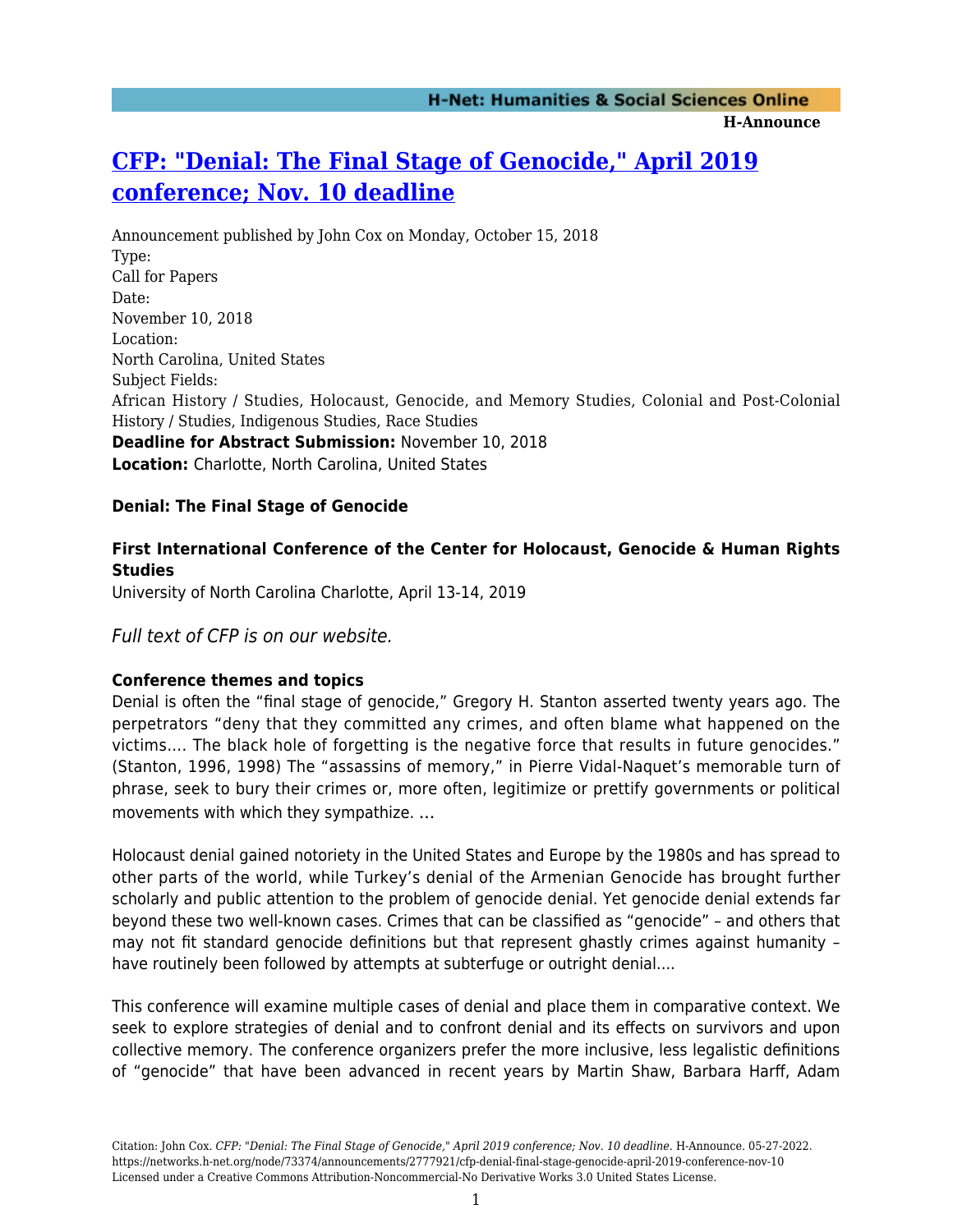## **H-Net: Humanities & Social Sciences Online**

#### **H-Announce**

Jones, and many others. Logic and compassion dictate that the conference should include crimes against humanity that fall short of common definitions of genocide but share many of its features.

### **We welcome proposals on,** *but not limited to***, these topics/themes:**

- · Uses of denial by contemporary political movements
- · Effects of denial upon survivor groups and/or upon perpetrator societies
- · Reconciliation and transitional justice in post-genocidal societies in relation to education and denial
- · Feminist perspectives and gendered analyses in relation to denial
- · Denial or other forms of falsification in relation to indigenous peoples' experiences
- · Confronting and resisting denial in effective ways
- · Post-colonial theories and practices in relation to issues of denial or confronting denial
- · Minimization or erasure of racist and colonial histories in Europe, the United States, or elsewhere
- · Appropriation and/or exploitation of the Holocaust and or other genocides
- · Art, literature, and film confronting (or promoting) denial
- · Pedagogical issues and approaches to addressing denial in educational settings
- · How the era of "fake news" erodes genocide education or promotes denial

"Denial: The Final Stage of Genocide" welcomes proposals from undergraduate & graduate students, university professors and lecturers of all ranks, and independent scholars, as well as others who are involved in research or activism around these issues. We plan to include at least one panel of undergraduate students and to publish selected papers in an edited collection of essays.

The conference's keynote speaker will be Lerna Ekmekcioğlu, hIstorian of the Modern Middle East at MIT and author of [Recovering Armenia: The Limits of Belonging in Post-Genocide](https://www.amazon.com/Recovering-Armenia-Limits-Belonging-Post-Genocide/dp/0804797064?ie=UTF8&keywords=lerna%20ekmekcioglu&qid=1435240856&ref_=sr_1_1&sr=8-1) **[Turkey](https://www.amazon.com/Recovering-Armenia-Limits-Belonging-Post-Genocide/dp/0804797064?ie=UTF8&keywords=lerna%20ekmekcioglu&qid=1435240856&ref_=sr_1_1&sr=8-1) (Stanford University Press, 2016). Henry Theriault, the president of the International** Association of Genocide Scholars, will give a closing keynote address.

Abstracts for papers should be a maximum of 500 words and abstracts for panels (up to four participants) should be a maximum of 1500 words. Additionally, please include a short biographical statement (max 150 words) or your CV with your submission.

### **Submit abstracts by November 10, 2018 to** [hghr.uncc@gmail.com](mailto:hghr.uncc@gmail.com) and/or [jcox73@uncc.edu.](mailto:jcox73@uncc.edu)

Notifications will be sent by December 15, 2019. **URL:** [https://globalstudies.uncc.edu/center-holocaust-genocide-human-rights-studies/2019-conference](https://globalstudies.uncc.edu/center-holocaust-genocide-human-rights-studies/2019-conference-genocide-denial)[genocide-denial](https://globalstudies.uncc.edu/center-holocaust-genocide-human-rights-studies/2019-conference-genocide-denial) Contact Info:

Dr. John Cox, UNC Charlotte